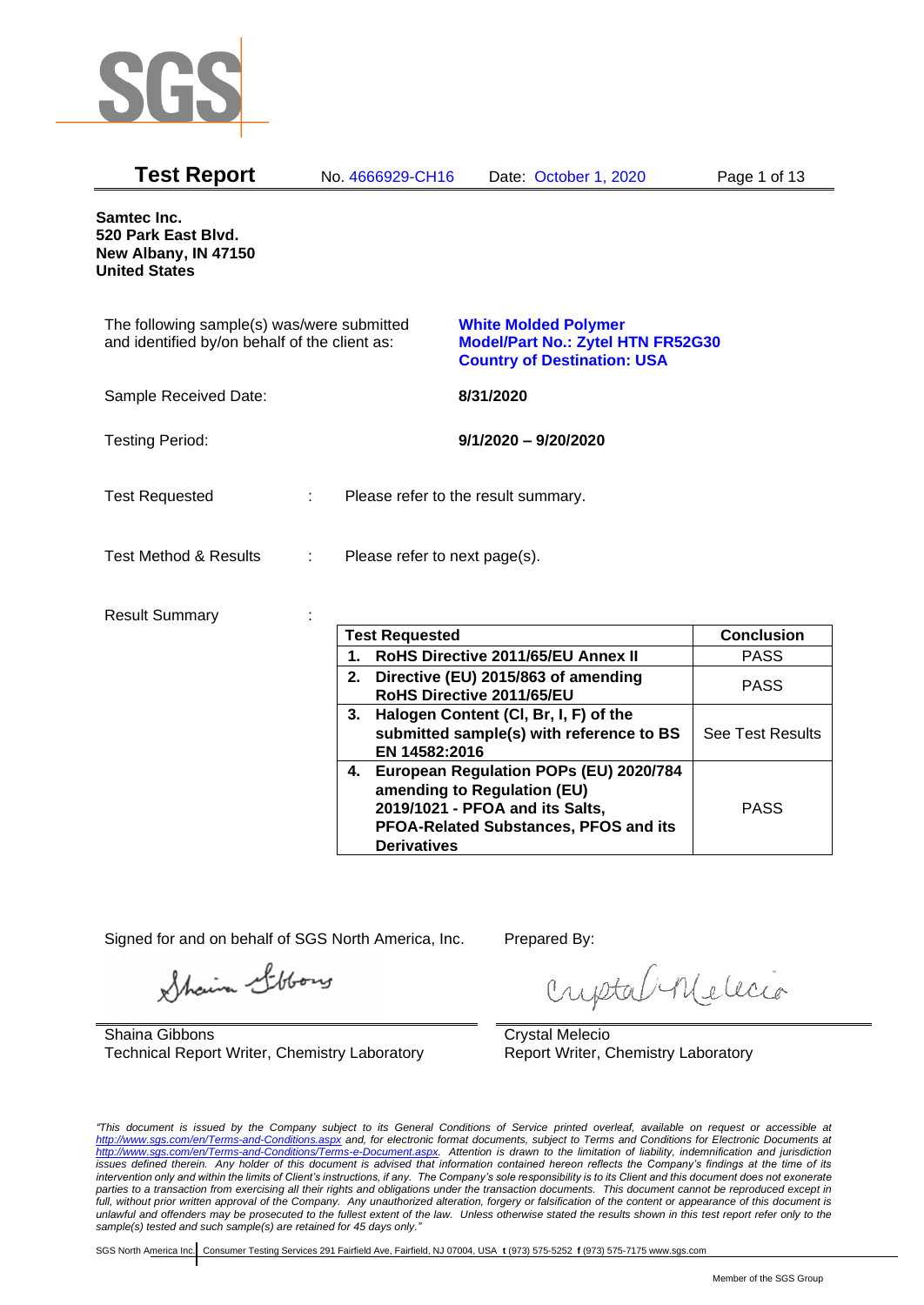

# **Test Report** No. 4666929-CH16 Date: October 1, 2020 Page 2 of 13

### **1. RoHS Directive 2011/65/EU Annex II**

| Test Item(s):              | <b>Unit</b> | <b>Test Method</b>                                                                            | <b>Results</b>  | <b>MDL</b>     | Limit                    |
|----------------------------|-------------|-----------------------------------------------------------------------------------------------|-----------------|----------------|--------------------------|
|                            |             |                                                                                               | 1               |                |                          |
| Cadmium (Cd)               | mg/kg       | With reference to IEC 62321-<br>5:2013                                                        | <b>ND</b>       | $\overline{2}$ | 100                      |
| Lead (Pb)                  | mg/kg       | (Determination of Cd and Pb<br>by ICP-OES and /or ICP-MS)                                     | <b>ND</b>       | $\overline{2}$ | 1000                     |
| Mercury (Hg)               | mg/kg       | With reference to IEC 62321-<br>4:2013<br>(Determination of Hg by ICP-<br>OES and/ or ICP-MS) | <b>ND</b>       | $\overline{2}$ | 1000                     |
| Hexavalent Chromium (CrVI) | mg/kg       | With reference to IEC 62321-<br>7-2:2017 (Determination of<br>CrVI by UV-Vis)                 | ND <sup>*</sup> | 8              | 1000                     |
| <b>Sum of PBBs</b>         | mg/kg       |                                                                                               | <b>ND</b>       | $\blacksquare$ | 1000                     |
| Monobromobiphenyl          | mg/kg       |                                                                                               | <b>ND</b>       | 5              |                          |
| Dibromobiphenyl            | mg/kg       |                                                                                               | <b>ND</b>       | 5              |                          |
| Tribromobiphenyl           | mg/kg       |                                                                                               | <b>ND</b>       | 5              | $\overline{a}$           |
| Tetrabromobiphenyl         | mg/kg       |                                                                                               | <b>ND</b>       | 5              |                          |
| Pentabromobiphenyl         | mg/kg       |                                                                                               | <b>ND</b>       | 5              |                          |
| Hexabromobiphenyl          | mg/kg       |                                                                                               | <b>ND</b>       | 5              |                          |
| Heptabromobiphenyl         | mg/kg       |                                                                                               | <b>ND</b>       | 5              | $\overline{\phantom{a}}$ |
| Octabromobiphenyl          | mg/kg       |                                                                                               | <b>ND</b>       | 5              | Ξ.                       |
| Nonabromobiphenyl          | mg/kg       | With reference to IEC 62321-                                                                  | <b>ND</b>       | 5              |                          |
| Decabromobiphenyl          | mg/kg       | 6:2015                                                                                        | <b>ND</b>       | 5              |                          |
| <b>Sum of PBDEs</b>        | mg/kg       | (Determination of PBB and                                                                     | <b>ND</b>       | ä,             | 1000                     |
| Monobromodiphenyl ether    | mg/kg       | PBDE by GC-MS)                                                                                | <b>ND</b>       | 5              |                          |
| Dibromodiphenyl ether      | mg/kg       |                                                                                               | <b>ND</b>       | 5              | -                        |
| Tribromodiphenyl ether     | mg/kg       |                                                                                               | <b>ND</b>       | 5              | $\overline{\phantom{a}}$ |
| Tetrabromodiphenyl ether   | mg/kg       |                                                                                               | <b>ND</b>       | 5              | $\overline{a}$           |
| Pentabromodiphenyl ether   | mg/kg       |                                                                                               | <b>ND</b>       | 5              |                          |
| Hexabromodiphenyl ether    | mg/kg       |                                                                                               | <b>ND</b>       | 5              |                          |
| Heptabromodiphenyl ether   | mg/kg       |                                                                                               | <b>ND</b>       | 5              | ÷,                       |
| Octabromodiphenyl ether    | mg/kg       |                                                                                               | <b>ND</b>       | $\overline{5}$ | L.                       |
| Nonabromodiphenyl ether    | mg/kg       |                                                                                               | <b>ND</b>       | 5              |                          |
| Decabromodiphenyl ether    | mg/kg       |                                                                                               | <b>ND</b>       | 5              | ä,                       |
| <b>Conclusion</b>          | $\sqrt{2}$  |                                                                                               | <b>PASS</b>     | $\overline{1}$ | $\sqrt{2}$               |

Sample Description:

1. White Molded Polymer

*"This document is issued by the Company subject to its General Conditions of Service printed overleaf, available on request or accessible at <http://www.sgs.com/en/Terms-and-Conditions.aspx> and, for electronic format documents, subject to Terms and Conditions for Electronic Documents at [http://www.sgs.com/en/Terms-and-Conditions/Terms-e-Document.aspx.](http://www.sgs.com/en/Terms-and-Conditions/Terms-e-Document.aspx) Attention is drawn to the limitation of liability, indemnification and jurisdiction issues defined therein. Any holder of this document is advised that information contained hereon reflects the Company's findings at the time of its intervention only and within the limits of Client's instructions, if any. The Company's sole responsibility is to its Client and this document does not exonerate parties to a transaction from exercising all their rights and obligations under the transaction documents. This document cannot be reproduced except in*  full, without prior written approval of the Company. Any unauthorized alteration, forgery or falsification of the content or appearance of this document is *unlawful and offenders may be prosecuted to the fullest extent of the law. Unless otherwise stated the results shown in this test report refer only to the sample(s) tested and such sample(s) are retained for 45 days only."*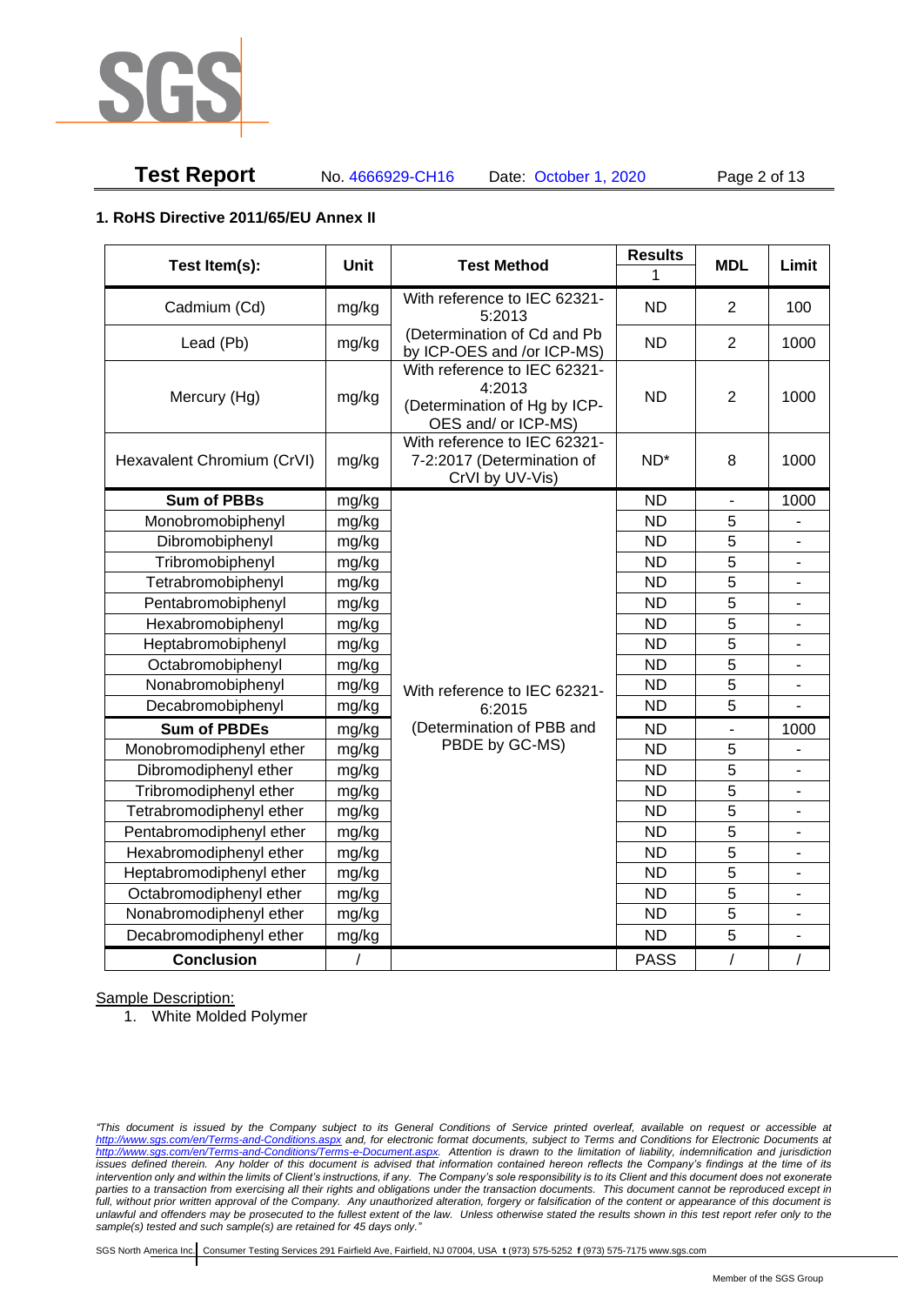

**Test Report** No. 4666929-CH16 Date: October 1, 2020 Page 3 of 13

Note :

- (a)  $mg/kg = ppm$ ;  $0.1wt% = 1000ppm$
- (b) ND= not detected
- (c) MDL = Method Detection Limit
- $(d) -$  = not regulated
- (e) \* = Total Chromium analysis by ICP-MS and/or ICP-OES was not detected in submitted sample. Therefore, Hexavalent Chromium determination using UV-Visible Spectroscopy was not performed.
- (f) IEC 62321 series is equivalent to EN 62321 series [http://www.cenelec.eu/dyn/www/f?p=104:30:1742232870351101::::FSP\\_ORG\\_ID,FSP\\_LANG\\_ID:](http://www.cenelec.eu/dyn/www/f?p=104:30:1742232870351101::::FSP_ORG_ID,FSP_LANG_ID:1258637,25) [1258637,25](http://www.cenelec.eu/dyn/www/f?p=104:30:1742232870351101::::FSP_ORG_ID,FSP_LANG_ID:1258637,25)

*"This document is issued by the Company subject to its General Conditions of Service printed overleaf, available on request or accessible at <http://www.sgs.com/en/Terms-and-Conditions.aspx> and, for electronic format documents, subject to Terms and Conditions for Electronic Documents at [http://www.sgs.com/en/Terms-and-Conditions/Terms-e-Document.aspx.](http://www.sgs.com/en/Terms-and-Conditions/Terms-e-Document.aspx) Attention is drawn to the limitation of liability, indemnification and jurisdiction issues defined therein. Any holder of this document is advised that information contained hereon reflects the Company's findings at the time of its intervention only and within the limits of Client's instructions, if any. The Company's sole responsibility is to its Client and this document does not exonerate parties to a transaction from exercising all their rights and obligations under the transaction documents. This document cannot be reproduced except in*  full, without prior written approval of the Company. Any unauthorized alteration, forgery or falsification of the content or appearance of this document is *unlawful and offenders may be prosecuted to the fullest extent of the law. Unless otherwise stated the results shown in this test report refer only to the sample(s) tested and such sample(s) are retained for 45 days only."*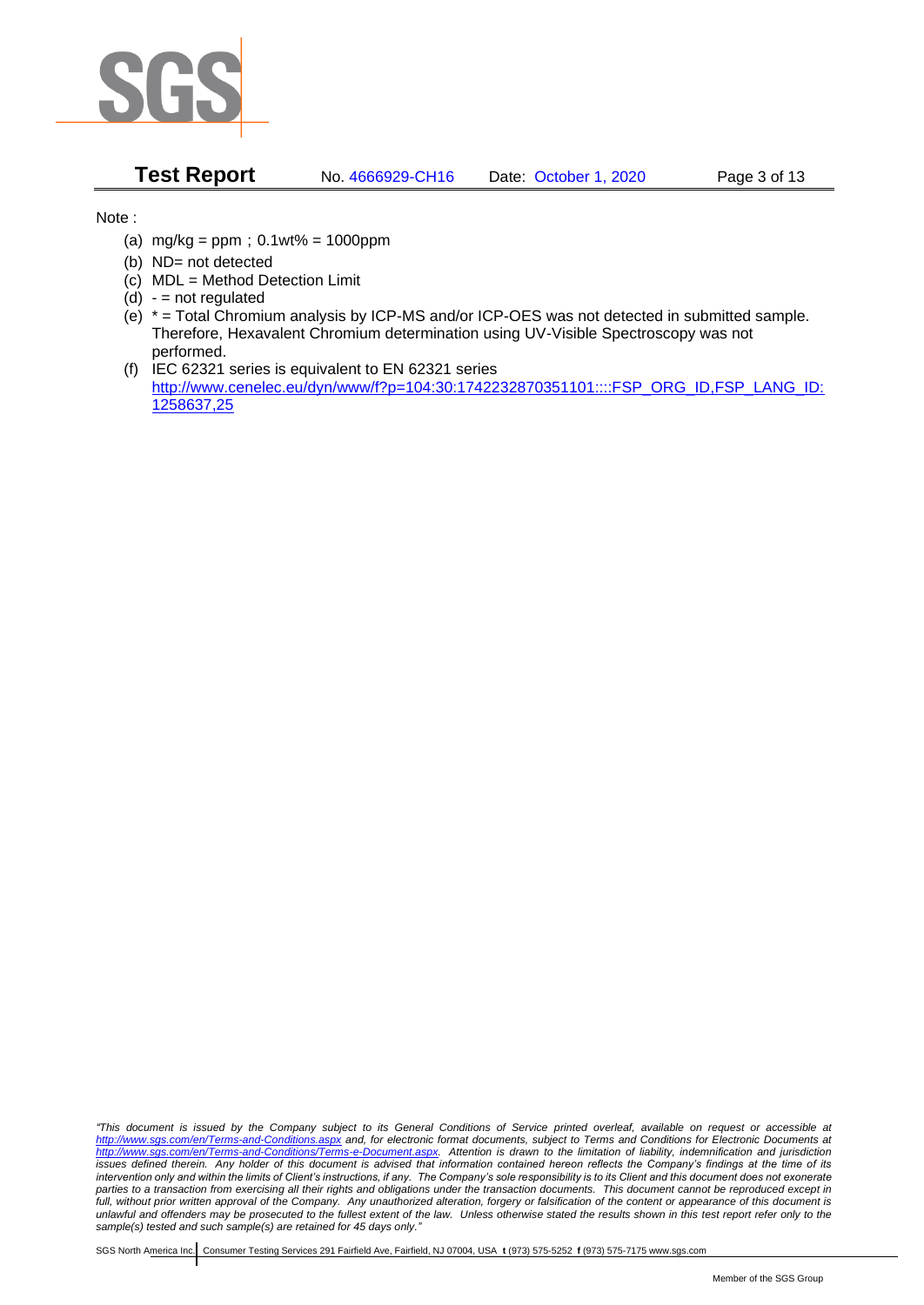

# **Test Report** No. 4666929-CH16 Date: October 1, 2020 Page 4 of 13

#### **2. Directive (EU) 2015/863 of amending RoHS Directive 2011/65/EU**

|                                        | Unit  | <b>Test Method</b>           | <b>Results</b> | <b>MDL</b> | Limit |
|----------------------------------------|-------|------------------------------|----------------|------------|-------|
| Test Item(s):                          |       |                              |                |            |       |
| Bis (2-ethylhexyl) Phthalate<br>(DEHP) | mg/kg | IEC 62321-8:2017             | ND             | 50         | 1000  |
| Butyl Benzyl Phthalate (BBP)           | mg/kg | (Determination of DEHP, BBP, | ND.            | 50         | 1000  |
| Dibutyl Phthalate (DBP)                | mg/kg | DBP and DIBP by GC-MS)       | ND.            | 50         | 1000  |
| Diisobutyl Phthalate (DIBP)            | mg/kg |                              | ND.            | 50         | 1000  |
| <b>Conclusion</b>                      |       |                              | <b>PASS</b>    |            |       |

#### Sample Description:

1. White Molded Polymer

Note :

- (a)  $mg/kg = ppm$ ;  $0.1wt% = 1000ppm$
- (b) ND= not detected
- (c) MDL = Method Detection Limit
- $(d) -$  = not regulated
- (e) IEC 62321 series is equivalent to EN 62321 series [http://www.cenelec.eu/dyn/www/f?p=104:30:1742232870351101::::FSP\\_ORG\\_ID,FSP\\_LANG\\_ID:](http://www.cenelec.eu/dyn/www/f?p=104:30:1742232870351101::::FSP_ORG_ID,FSP_LANG_ID:1258637,25) [1258637,25](http://www.cenelec.eu/dyn/www/f?p=104:30:1742232870351101::::FSP_ORG_ID,FSP_LANG_ID:1258637,25)

*"This document is issued by the Company subject to its General Conditions of Service printed overleaf, available on request or accessible at <http://www.sgs.com/en/Terms-and-Conditions.aspx> and, for electronic format documents, subject to Terms and Conditions for Electronic Documents at [http://www.sgs.com/en/Terms-and-Conditions/Terms-e-Document.aspx.](http://www.sgs.com/en/Terms-and-Conditions/Terms-e-Document.aspx) Attention is drawn to the limitation of liability, indemnification and jurisdiction issues defined therein. Any holder of this document is advised that information contained hereon reflects the Company's findings at the time of its intervention only and within the limits of Client's instructions, if any. The Company's sole responsibility is to its Client and this document does not exonerate*  parties to a transaction from exercising all their rights and obligations under the transaction documents. This document cannot be reproduced except in full, without prior written approval of the Company. Any unauthorized alteration, forgery or falsification of the content or appearance of this document is *unlawful and offenders may be prosecuted to the fullest extent of the law. Unless otherwise stated the results shown in this test report refer only to the sample(s) tested and such sample(s) are retained for 45 days only."*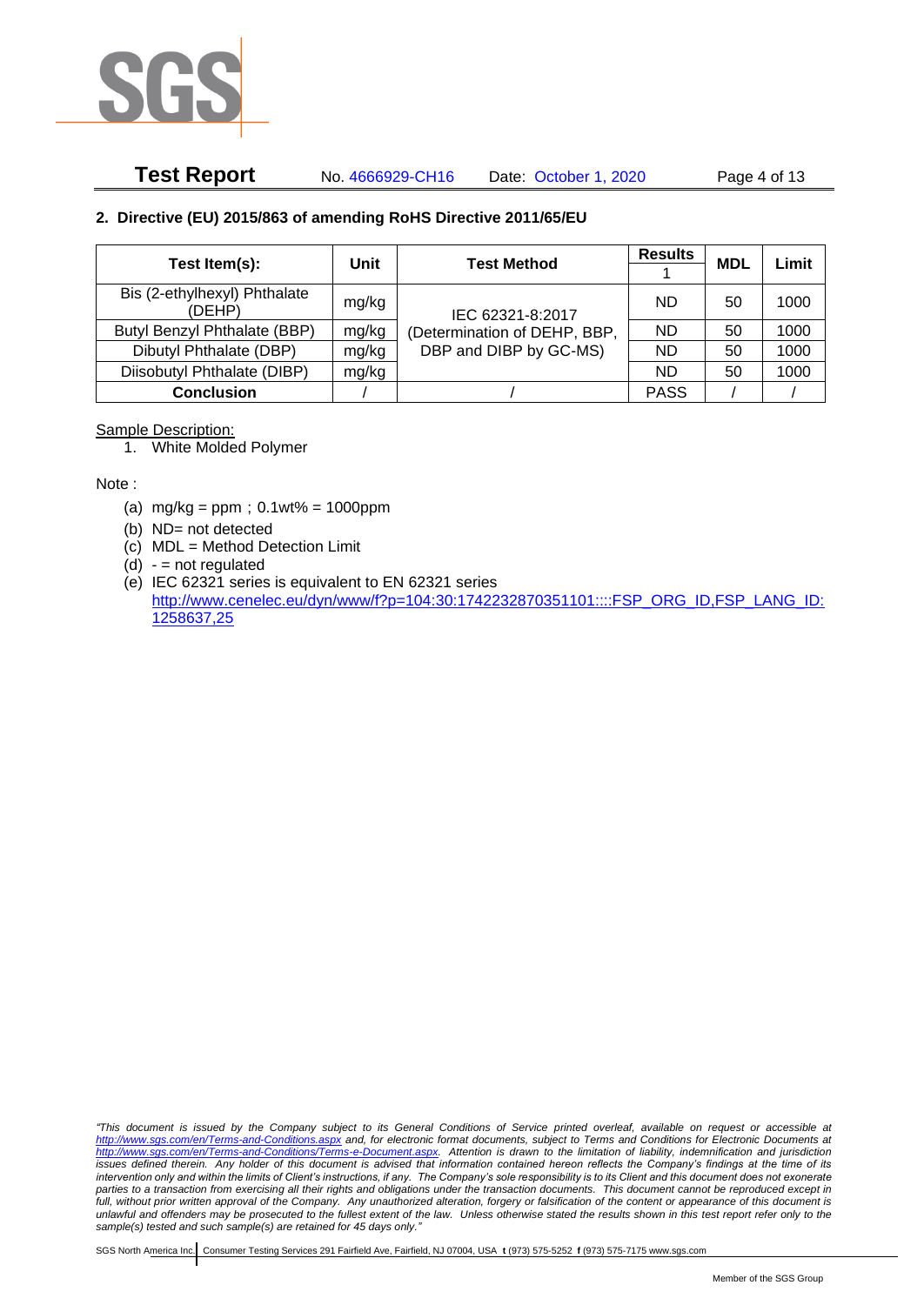

## **Test Report** No. 4666929-CH16 Date: October 1, 2020 Page 5 of 13

### **3. Halogen Content (Cl, Br, I, F) of the submitted sample(s) with reference to BS EN 14582:2016**

With reference to **BS EN 14582:2016** "Characterization of waste – Halogen and sulfur content – Oxygen Combustion in closed systems and determination methods". Analysis was performed by Ion Chromatography.

| <b>Test Items</b>                                  | Unit  | <b>Method</b><br><b>Detection</b><br>Limit |       |
|----------------------------------------------------|-------|--------------------------------------------|-------|
| Halogen - Chlorine (CI)<br>CAS # 007782-50-5       | mg/kg | 50                                         | ND    |
| Halogen - <b>Bromine</b> (Br)<br>CAS # 007726-95-6 | mg/kg | 50                                         | 77100 |
| Halogen – Fluorine $(F)$<br>CAS # 007782-41-4      | mg/kg | 50                                         | 123   |
| Halogen $-$ lodine (I)<br>CAS # 007553-56-2        | mg/kg | 50                                         | 102   |

Sample Description:

- 1. White Molded Polymer
- Note: 1. mg/kg = milligram per kilogram
	- 2.  $mg/kg = ppm$
	- 3.  $1\% = 10000$  mg/kg (ppm)
	- 4. ND = Not Detected

*"This document is issued by the Company subject to its General Conditions of Service printed overleaf, available on request or accessible at <http://www.sgs.com/en/Terms-and-Conditions.aspx> and, for electronic format documents, subject to Terms and Conditions for Electronic Documents at [http://www.sgs.com/en/Terms-and-Conditions/Terms-e-Document.aspx.](http://www.sgs.com/en/Terms-and-Conditions/Terms-e-Document.aspx) Attention is drawn to the limitation of liability, indemnification and jurisdiction issues defined therein. Any holder of this document is advised that information contained hereon reflects the Company's findings at the time of its intervention only and within the limits of Client's instructions, if any. The Company's sole responsibility is to its Client and this document does not exonerate*  parties to a transaction from exercising all their rights and obligations under the transaction documents. This document cannot be reproduced except in full, without prior written approval of the Company. Any unauthorized alteration, forgery or falsification of the content or appearance of this document is *unlawful and offenders may be prosecuted to the fullest extent of the law. Unless otherwise stated the results shown in this test report refer only to the sample(s) tested and such sample(s) are retained for 45 days only."*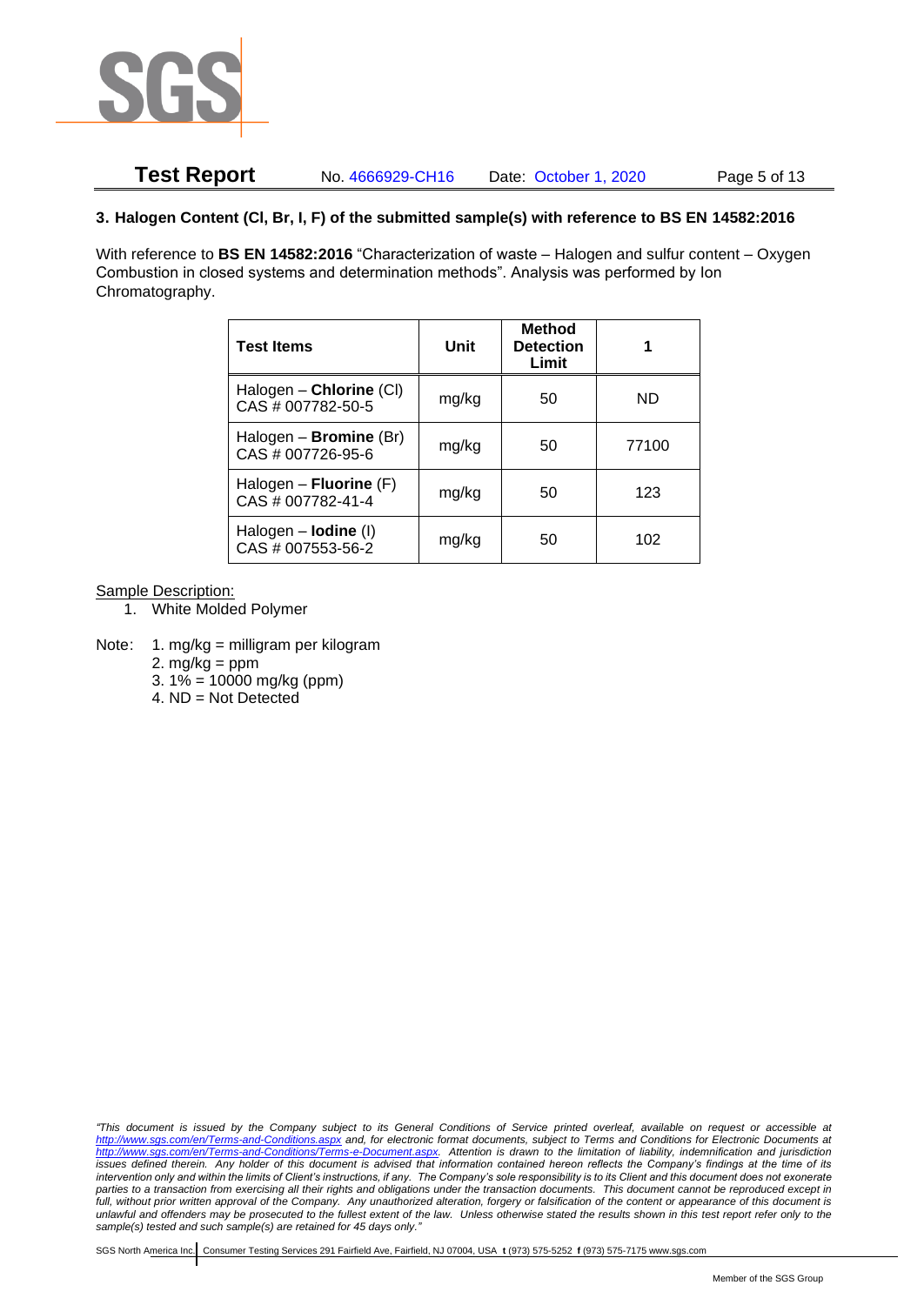

# **Test Report** No. 4666929-CH16 Date: October 1, 2020 Page 6 of 13

#### **4. European Regulation POPs (EU) 2020/784 amending to Regulation (EU) 2019/1021 - PFOA and its Salts, PFOA-Related Substances , PFOS and its Derivatives**

#### **Testing was done at an SGS Affiliate Laboratory:**

Test Method : With reference to CEN/TS15968:2010, analysis was performed by LC-MS or LC-MS/MS and GC-MS. (Decision Rule: please refer to appendix 1: Category 1)

| Test Item(s)                  | CAS_NO     | Limit | Unit  | <b>MDL</b> | 028       |
|-------------------------------|------------|-------|-------|------------|-----------|
| Perfluorooctanoic acid (PFOA) |            | 0.025 | mg/kg | 0.010      | <b>ND</b> |
| and its salts+                |            |       |       |            |           |
| PFOA-related substances       |            | 1     | mg/kg |            | ND        |
| 1H, 1H, 2H, 2H-Perfluoro-1-   | 39108-34-4 |       | mg/kg | 1          | ND        |
| decanol (8:2 FTS)             |            |       |       |            |           |
| Methyl perfluorooctanoate     | 376-27-2   |       | mg/kg | 1          | <b>ND</b> |
| (Me-PFOA)                     |            |       |       |            |           |
| Ethyl perfluorooctanoate      | 3108-24-5  |       | mg/kg | 1          | <b>ND</b> |
| (Et-PFOA)                     |            |       |       |            |           |
| 1H, 1H, 2H, 2H-Perfluoro-1-   | 678-39-7   |       | mg/kg | 1          | ND        |
| decanol (8:2 FTOH)            |            |       |       |            |           |
| 1H, 1H, 2H, 2H-Perfluorodecyl | 27905-45-9 |       | mg/kg | 1          | <b>ND</b> |
| acrylate (8:2 FTA)            |            |       |       |            |           |
| 1H, 1H, 2H, 2H-Perfluorodecyl | 1996-88-9  |       | mg/kg | 1          | <b>ND</b> |
| methacrylate (8:2 FTMA)       |            |       |       |            |           |
| Perfluoro-1-iodooctane (PFOI) | 507-63-1   |       | mg/kg | 1          | <b>ND</b> |
| Perfluorooctane sulfonates    |            | 1,000 | mg/kg |            | ND        |
| (PFOS) and its derivatives    |            |       |       |            |           |
| Perfluorooctane sulfonates    | 1763-23-1  |       | mg/kg | 1          | <b>ND</b> |
| (PFOS)^                       |            |       |       |            |           |
| N-ethylperfluoro-1-           | 4151-50-2  |       | mg/kg | 1          | <b>ND</b> |
| octanesulfonamide (EtFOSA)    |            |       |       |            |           |

*<sup>&</sup>quot;This document is issued by the Company subject to its General Conditions of Service printed overleaf, available on request or accessible at <http://www.sgs.com/en/Terms-and-Conditions.aspx> and, for electronic format documents, subject to Terms and Conditions for Electronic Documents at [http://www.sgs.com/en/Terms-and-Conditions/Terms-e-Document.aspx.](http://www.sgs.com/en/Terms-and-Conditions/Terms-e-Document.aspx) Attention is drawn to the limitation of liability, indemnification and jurisdiction issues defined therein. Any holder of this document is advised that information contained hereon reflects the Company's findings at the time of its intervention only and within the limits of Client's instructions, if any. The Company's sole responsibility is to its Client and this document does not exonerate parties to a transaction from exercising all their rights and obligations under the transaction documents. This document cannot be reproduced except in*  full, without prior written approval of the Company. Any unauthorized alteration, forgery or falsification of the content or appearance of this document is *unlawful and offenders may be prosecuted to the fullest extent of the law. Unless otherwise stated the results shown in this test report refer only to the sample(s) tested and such sample(s) are retained for 45 days only."*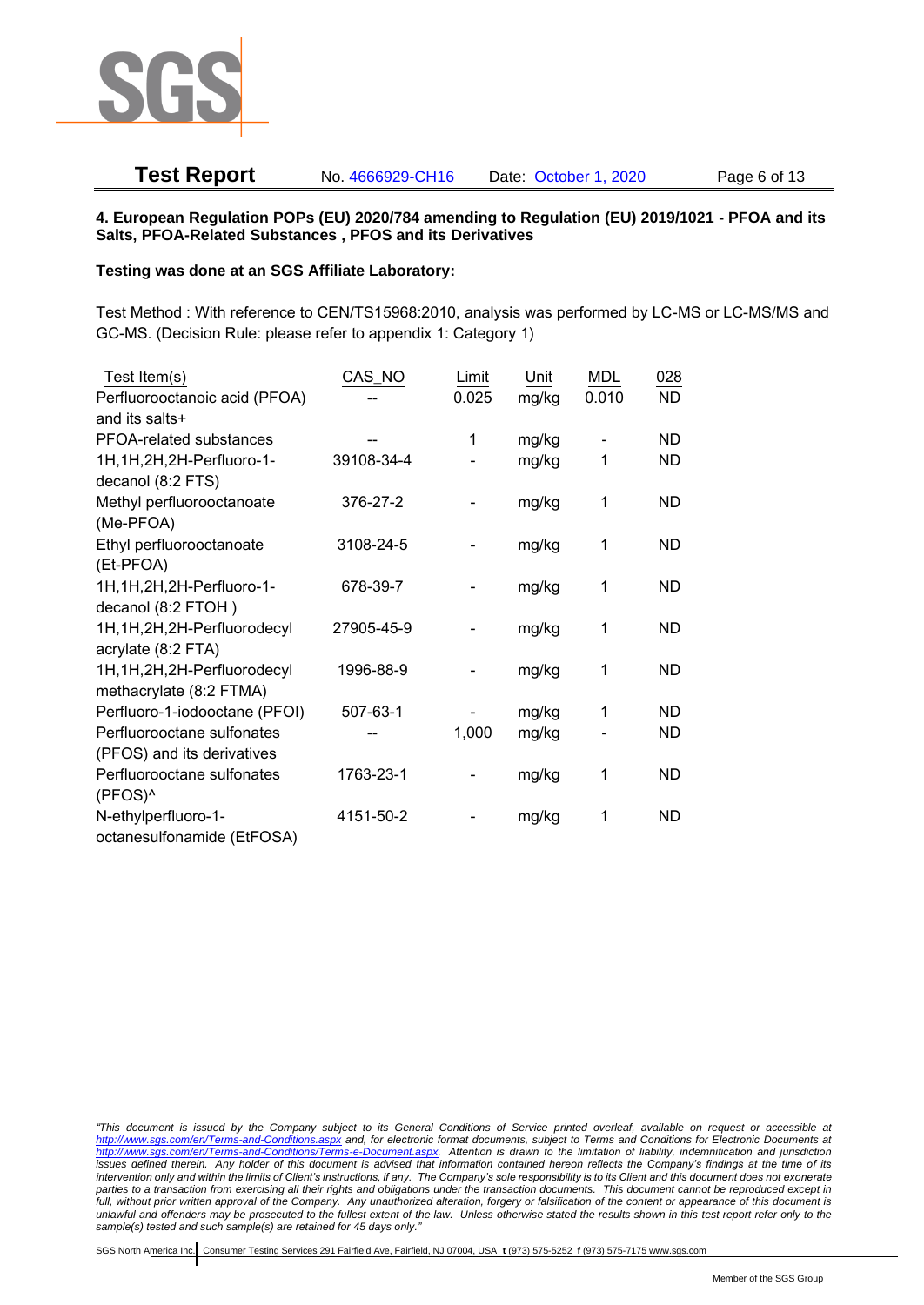

| <b>Test Report</b>            | No. 4666929-CH16 |                          | Date: October 1, 2020 |     |             | Page 7 of 13 |
|-------------------------------|------------------|--------------------------|-----------------------|-----|-------------|--------------|
|                               |                  |                          |                       |     |             |              |
| Test Item(s)                  | CAS_NO           | Limit                    | Unit                  | MDL | 028         |              |
| N-methylperfluoro-1-          | 31506-32-8       |                          | mg/kg                 | 1   | <b>ND</b>   |              |
| octanesulfonamide (MeFOSA)    |                  |                          |                       |     |             |              |
| 2-(N-ethylperfluoro-1-        | 1691-99-2        | -                        | mg/kg                 | 1   | <b>ND</b>   |              |
| octanesulfonamido)-ethanol    |                  |                          |                       |     |             |              |
| (EtFOSE)                      |                  |                          |                       |     |             |              |
| 2-(N-methylperfluoro-         | 24448-09-7       | $\overline{\phantom{a}}$ | mg/kg                 | 1   | <b>ND</b>   |              |
| 1-octanesulfonamido) -ethanol |                  |                          |                       |     |             |              |
| (MeFOSE)                      |                  |                          |                       |     |             |              |
| Perfluorooctane sulfonamide   | 754-91-6         |                          | mg/kg                 | 1   | <b>ND</b>   |              |
| (PFOSA)                       |                  |                          |                       |     |             |              |
| Conclusion                    |                  |                          |                       |     | <b>PASS</b> |              |

Test Part Description :

| Specimen | SGS Sample ID    | <b>Description</b>   |
|----------|------------------|----------------------|
| No.      |                  |                      |
|          | HKT20-032872.028 | <b>Black plastic</b> |

Remarks :

 $(1)$  1 mg/kg = 1 ppm = 0.0001%

(2) MDL = Method Detection Limit

(3) ND = Not Detected ( < MDL )

 $(4)$  "-" = Not Regulated

### Notes :

(1) + PFOA refer to its salts including PFOA-Na (CAS No.: 335-95-5), PFOA-K (CAS No.: 2395-00-8), PFOA-Ag (CAS No.: 335-93-3), PFOA-F (CAS No.: 335-66-0) and APFO (CAS No.: 3825-26-1);

(2) ^ PFOS refer to its derivatives including PFOS-K (CAS No.: 2795-39-3), PFOS-Li (CAS No.: 29457-72-5), PFOS-NH4 (CAS No.: 29081-56-9), PFOS-NH(OH)2 (CAS No.: 70225-14-8), PFOS-N(C2H5)4 (CAS No.: 56773-42-3), PFOS-DDA(CAS No.:251099-16-8) and POSF (CAS No.: 307-35-7)

*"This document is issued by the Company subject to its General Conditions of Service printed overleaf, available on request or accessible at <http://www.sgs.com/en/Terms-and-Conditions.aspx> and, for electronic format documents, subject to Terms and Conditions for Electronic Documents at [http://www.sgs.com/en/Terms-and-Conditions/Terms-e-Document.aspx.](http://www.sgs.com/en/Terms-and-Conditions/Terms-e-Document.aspx) Attention is drawn to the limitation of liability, indemnification and jurisdiction issues defined therein. Any holder of this document is advised that information contained hereon reflects the Company's findings at the time of its intervention only and within the limits of Client's instructions, if any. The Company's sole responsibility is to its Client and this document does not exonerate parties to a transaction from exercising all their rights and obligations under the transaction documents. This document cannot be reproduced except in*  full, without prior written approval of the Company. Any unauthorized alteration, forgery or falsification of the content or appearance of this document is *unlawful and offenders may be prosecuted to the fullest extent of the law. Unless otherwise stated the results shown in this test report refer only to the sample(s) tested and such sample(s) are retained for 45 days only."*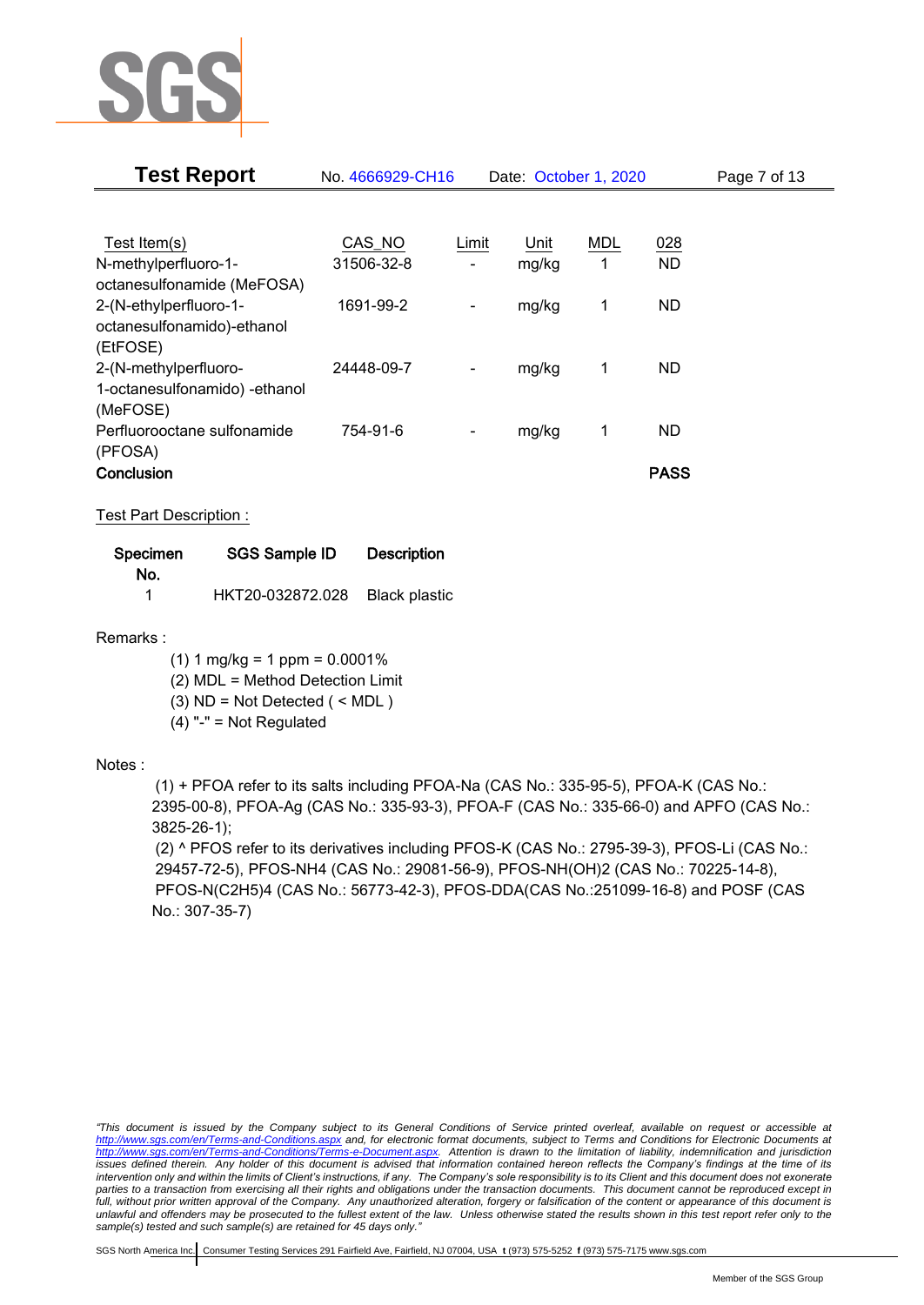

**Test Report** No. 4666929-CH16 Date: October 1, 2020 Page 8 of 13

# **Appendix 1**

| Category       | Decision Rule Statement                                                                                                                                                                                                                                                                                                                                                                                                                                                                                                                                                                                                                                                                                                                                                                                                                                                                                                                                                                                                                                                                                                                                                                                                                                                                                                                                                                                                                    |  |  |  |  |
|----------------|--------------------------------------------------------------------------------------------------------------------------------------------------------------------------------------------------------------------------------------------------------------------------------------------------------------------------------------------------------------------------------------------------------------------------------------------------------------------------------------------------------------------------------------------------------------------------------------------------------------------------------------------------------------------------------------------------------------------------------------------------------------------------------------------------------------------------------------------------------------------------------------------------------------------------------------------------------------------------------------------------------------------------------------------------------------------------------------------------------------------------------------------------------------------------------------------------------------------------------------------------------------------------------------------------------------------------------------------------------------------------------------------------------------------------------------------|--|--|--|--|
| 1.             | The decision rule for conformity reporting is based on the non-binary statement with guard band (is<br>equal to the expanded measurement uncertainty with a 95% coverage probability, w = U95) in<br>ILAC-G8:09/2019 Clause 4.2.3.<br>"Pass - the measured value is within (or below / above) the acceptance limit, where the<br>А.<br>acceptance limit is below / above to the quard band," or "Pass - The measured values were<br>observed in tolerance at the points tested. The specific false accept risk is up to 2.5%.".<br>В.<br>"Conditional Pass - The measured values were observed in tolerance at the points tested.<br>However, a portion of the expanded measurement uncertainty intervals about one or more<br>measured values exceeded / out of tolerance. When the measured result is close to the<br>tolerance, the specific false accept risk is up to 50%.".<br>C.<br>"Conditional Fail - One or more measured values were observed out of tolerance at the<br>points tested. However, a portion of the expanded measurement uncertainty intervals about<br>one or more measured values were in tolerance. When the measured result is close to the<br>tolerance, the specific false reject risk is up to 50%.".<br>"Fail - the measured value is out of (or below / above) the tolerance limit added / subtracted<br>D.<br>to the quard band," or "Fail - One or more measured values were observed out of tolerance |  |  |  |  |
| $\overline{2}$ | at the points tested". The specific false reject risk is up to 2.5%.<br>The decision rule for conformity reporting is based on BS EN 1811:2011+A1:2015: Reference test<br>method for release of nickel from all post assemblies which are inserted into pierced parts of the<br>human body and articles intended to come into direct and prolonged contact with the skin in<br>Section 9.2 interpretation of results.                                                                                                                                                                                                                                                                                                                                                                                                                                                                                                                                                                                                                                                                                                                                                                                                                                                                                                                                                                                                                      |  |  |  |  |
| $\overline{3}$ | The decision rule for conformity reporting is based on the general consideration of simple<br>acceptance as stated in ISO/IEC Guide 98-3: "Uncertainty of measurement - Part 3: Guide to the<br>expression of uncertainty in measurement (GUM 1995)", and more specifically for analytical<br>measurements to the EURACHEM/CITAC Guide 2012 "Quantifying Uncertainty in Analytical<br>Measurement *                                                                                                                                                                                                                                                                                                                                                                                                                                                                                                                                                                                                                                                                                                                                                                                                                                                                                                                                                                                                                                        |  |  |  |  |
| 4              | The decision rule for conformity reporting is according to the IEC 62321-7-1 Edition 1.0 2015-09<br>Section 7: Table 1-(comparison to standard and interpretation of result)                                                                                                                                                                                                                                                                                                                                                                                                                                                                                                                                                                                                                                                                                                                                                                                                                                                                                                                                                                                                                                                                                                                                                                                                                                                               |  |  |  |  |
| 5              | The decision rule for conformity reporting is according to the IEC 62321-3-1 Edition 1.0 2013-06<br>Annex A.3 interpretation of result.                                                                                                                                                                                                                                                                                                                                                                                                                                                                                                                                                                                                                                                                                                                                                                                                                                                                                                                                                                                                                                                                                                                                                                                                                                                                                                    |  |  |  |  |
| 6              | The decision rule for conformity reporting is according to the GB/T 26125-2011 Annex A to H                                                                                                                                                                                                                                                                                                                                                                                                                                                                                                                                                                                                                                                                                                                                                                                                                                                                                                                                                                                                                                                                                                                                                                                                                                                                                                                                                |  |  |  |  |
| 7              | The decision rule for conformity reporting is according to the requested specification or standard<br>(ASTM F963-17 section 4.3.5)                                                                                                                                                                                                                                                                                                                                                                                                                                                                                                                                                                                                                                                                                                                                                                                                                                                                                                                                                                                                                                                                                                                                                                                                                                                                                                         |  |  |  |  |
| 8              | The decision rule for conformity reporting is according to the requested specification or standard<br>(AS/NZS ISO 8124 Part 3 section 4.2)                                                                                                                                                                                                                                                                                                                                                                                                                                                                                                                                                                                                                                                                                                                                                                                                                                                                                                                                                                                                                                                                                                                                                                                                                                                                                                 |  |  |  |  |
| Remark         | If the decision rule is not feasible to be used and the uncertainty of the result is able to be provided,<br>the uncertainty range of the result will be shown in the report. Otherwise, only result will be shown<br>in the report.                                                                                                                                                                                                                                                                                                                                                                                                                                                                                                                                                                                                                                                                                                                                                                                                                                                                                                                                                                                                                                                                                                                                                                                                       |  |  |  |  |

*<sup>&</sup>quot;This document is issued by the Company subject to its General Conditions of Service printed overleaf, available on request or accessible at <http://www.sgs.com/en/Terms-and-Conditions.aspx> and, for electronic format documents, subject to Terms and Conditions for Electronic Documents at [http://www.sgs.com/en/Terms-and-Conditions/Terms-e-Document.aspx.](http://www.sgs.com/en/Terms-and-Conditions/Terms-e-Document.aspx) Attention is drawn to the limitation of liability, indemnification and jurisdiction issues defined therein. Any holder of this document is advised that information contained hereon reflects the Company's findings at the time of its intervention only and within the limits of Client's instructions, if any. The Company's sole responsibility is to its Client and this document does not exonerate parties to a transaction from exercising all their rights and obligations under the transaction documents. This document cannot be reproduced except in*  full, without prior written approval of the Company. Any unauthorized alteration, forgery or falsification of the content or appearance of this document is *unlawful and offenders may be prosecuted to the fullest extent of the law. Unless otherwise stated the results shown in this test report refer only to the sample(s) tested and such sample(s) are retained for 45 days only."*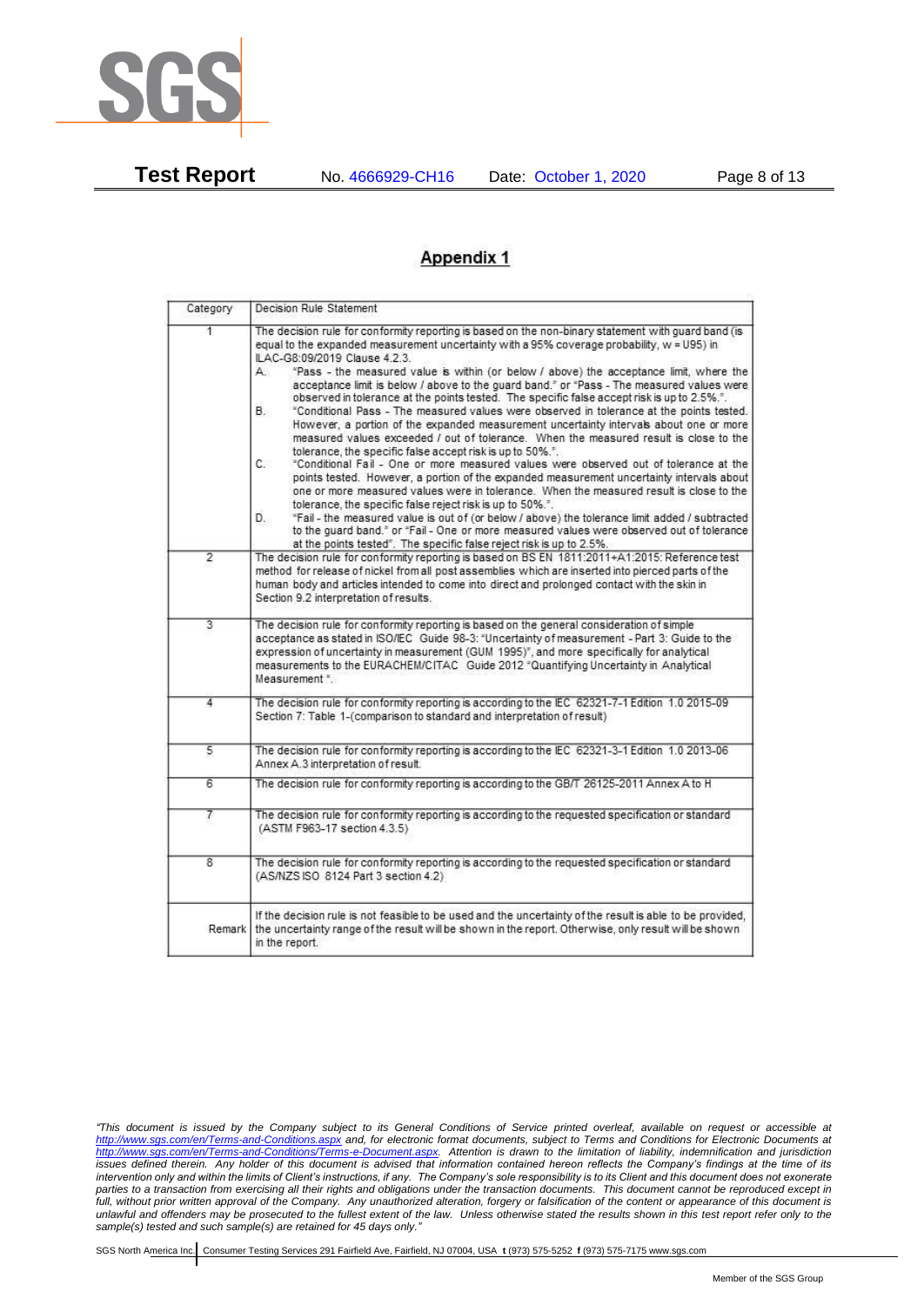

### **Test Report** No. 4666929-CH16 Date: October 1, 2020 Page 9 of 13

**Flowchart for ROHS Testing:**



- Note : 1. The Cd, Pb, Hg contents test on polymeric samples were dissolved totally by preconditioning method according to above flow chart.
	- 2.  $Cr<sup>6+</sup>$  is performed only when total Cr is detected

*<sup>&</sup>quot;This document is issued by the Company subject to its General Conditions of Service printed overleaf, available on request or accessible at <http://www.sgs.com/en/Terms-and-Conditions.aspx> and, for electronic format documents, subject to Terms and Conditions for Electronic Documents at [http://www.sgs.com/en/Terms-and-Conditions/Terms-e-Document.aspx.](http://www.sgs.com/en/Terms-and-Conditions/Terms-e-Document.aspx) Attention is drawn to the limitation of liability, indemnification and jurisdiction issues defined therein. Any holder of this document is advised that information contained hereon reflects the Company's findings at the time of its intervention only and within the limits of Client's instructions, if any. The Company's sole responsibility is to its Client and this document does not exonerate*  parties to a transaction from exercising all their rights and obligations under the transaction documents. This document cannot be reproduced except in full, without prior written approval of the Company. Any unauthorized alteration, forgery or falsification of the content or appearance of this document is *unlawful and offenders may be prosecuted to the fullest extent of the law. Unless otherwise stated the results shown in this test report refer only to the sample(s) tested and such sample(s) are retained for 45 days only."*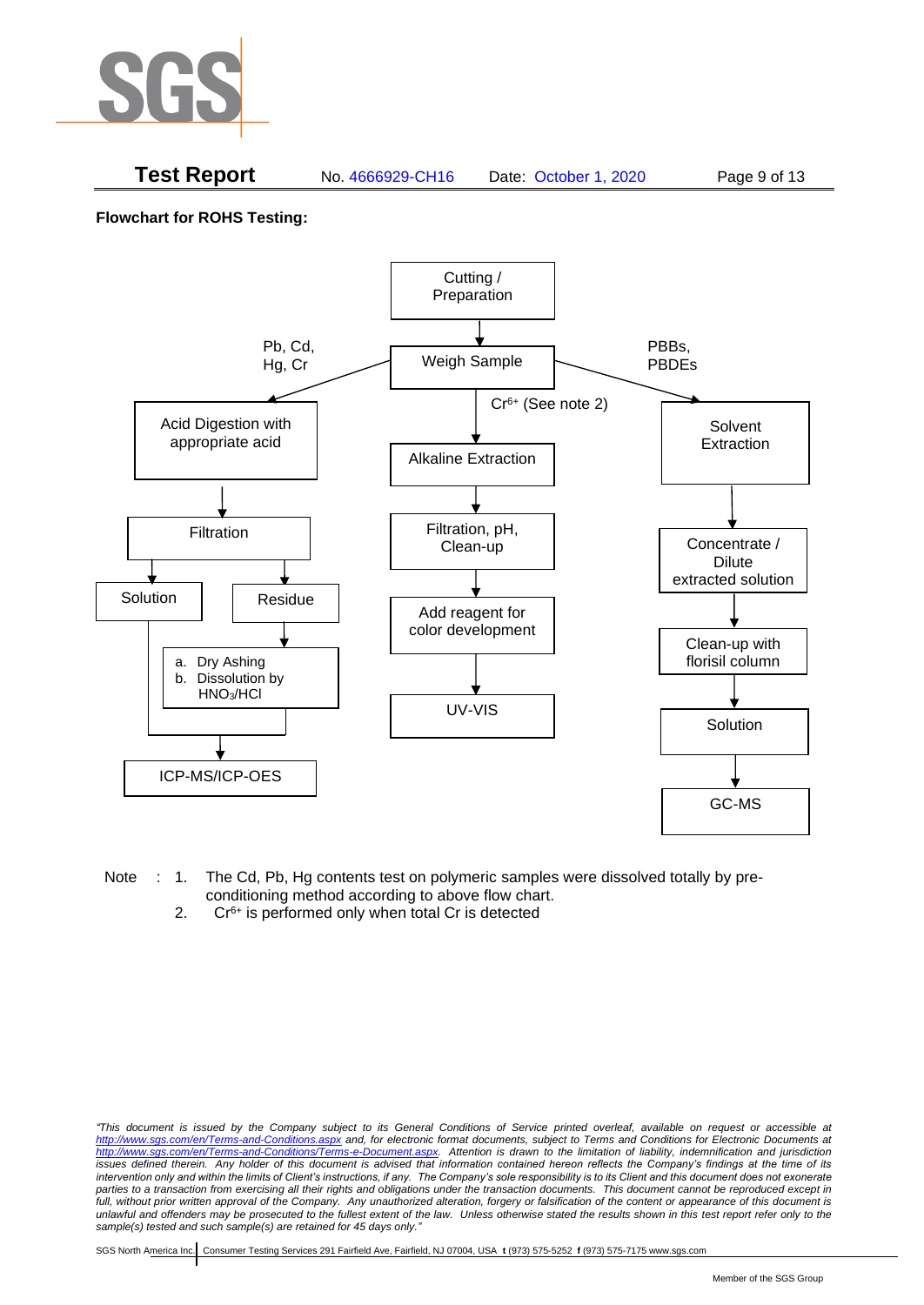

# **Test Report** No. 4666929-CH16 Date: October 1, 2020 Page 10 of 13

**Flowchart for Phthalates**



*<sup>&</sup>quot;This document is issued by the Company subject to its General Conditions of Service printed overleaf, available on request or accessible at <http://www.sgs.com/en/Terms-and-Conditions.aspx> and, for electronic format documents, subject to Terms and Conditions for Electronic Documents at [http://www.sgs.com/en/Terms-and-Conditions/Terms-e-Document.aspx.](http://www.sgs.com/en/Terms-and-Conditions/Terms-e-Document.aspx) Attention is drawn to the limitation of liability, indemnification and jurisdiction issues defined therein. Any holder of this document is advised that information contained hereon reflects the Company's findings at the time of its intervention only and within the limits of Client's instructions, if any. The Company's sole responsibility is to its Client and this document does not exonerate parties to a transaction from exercising all their rights and obligations under the transaction documents. This document cannot be reproduced except in*  full, without prior written approval of the Company. Any unauthorized alteration, forgery or falsification of the content or appearance of this document is *unlawful and offenders may be prosecuted to the fullest extent of the law. Unless otherwise stated the results shown in this test report refer only to the sample(s) tested and such sample(s) are retained for 45 days only."*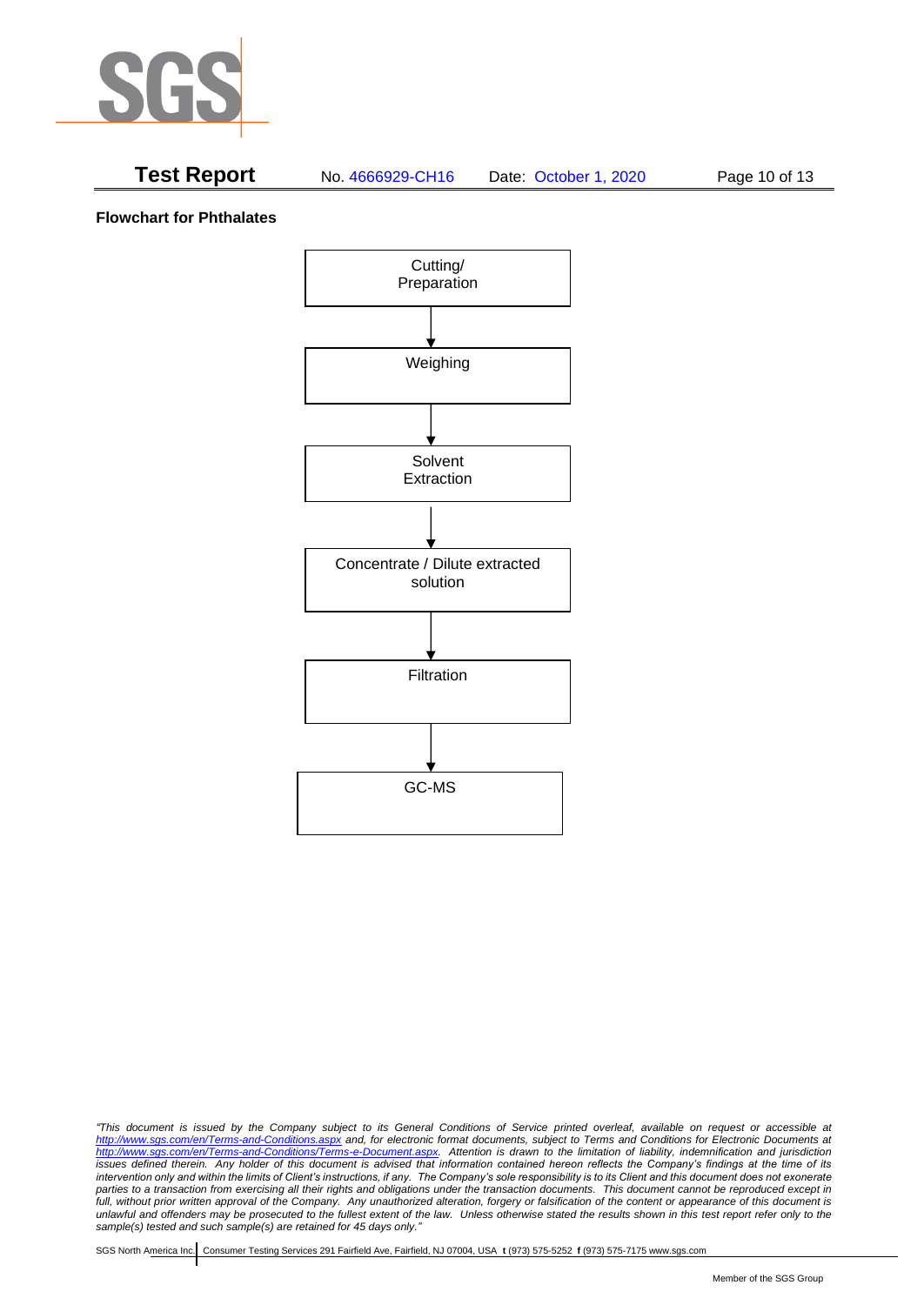

# **Test Report** No. 4666929-CH16 Date: October 1, 2020 Page 11 of 13

**Halogen Testing Flow Chart**



*"This document is issued by the Company subject to its General Conditions of Service printed overleaf, available on request or accessible at <http://www.sgs.com/en/Terms-and-Conditions.aspx> and, for electronic format documents, subject to Terms and Conditions for Electronic Documents at [http://www.sgs.com/en/Terms-and-Conditions/Terms-e-Document.aspx.](http://www.sgs.com/en/Terms-and-Conditions/Terms-e-Document.aspx) Attention is drawn to the limitation of liability, indemnification and jurisdiction issues defined therein. Any holder of this document is advised that information contained hereon reflects the Company's findings at the time of its intervention only and within the limits of Client's instructions, if any. The Company's sole responsibility is to its Client and this document does not exonerate*  parties to a transaction from exercising all their rights and obligations under the transaction documents. This document cannot be reproduced except in full, without prior written approval of the Company. Any unauthorized alteration, forgery or falsification of the content or appearance of this document is *unlawful and offenders may be prosecuted to the fullest extent of the law. Unless otherwise stated the results shown in this test report refer only to the sample(s) tested and such sample(s) are retained for 45 days only."*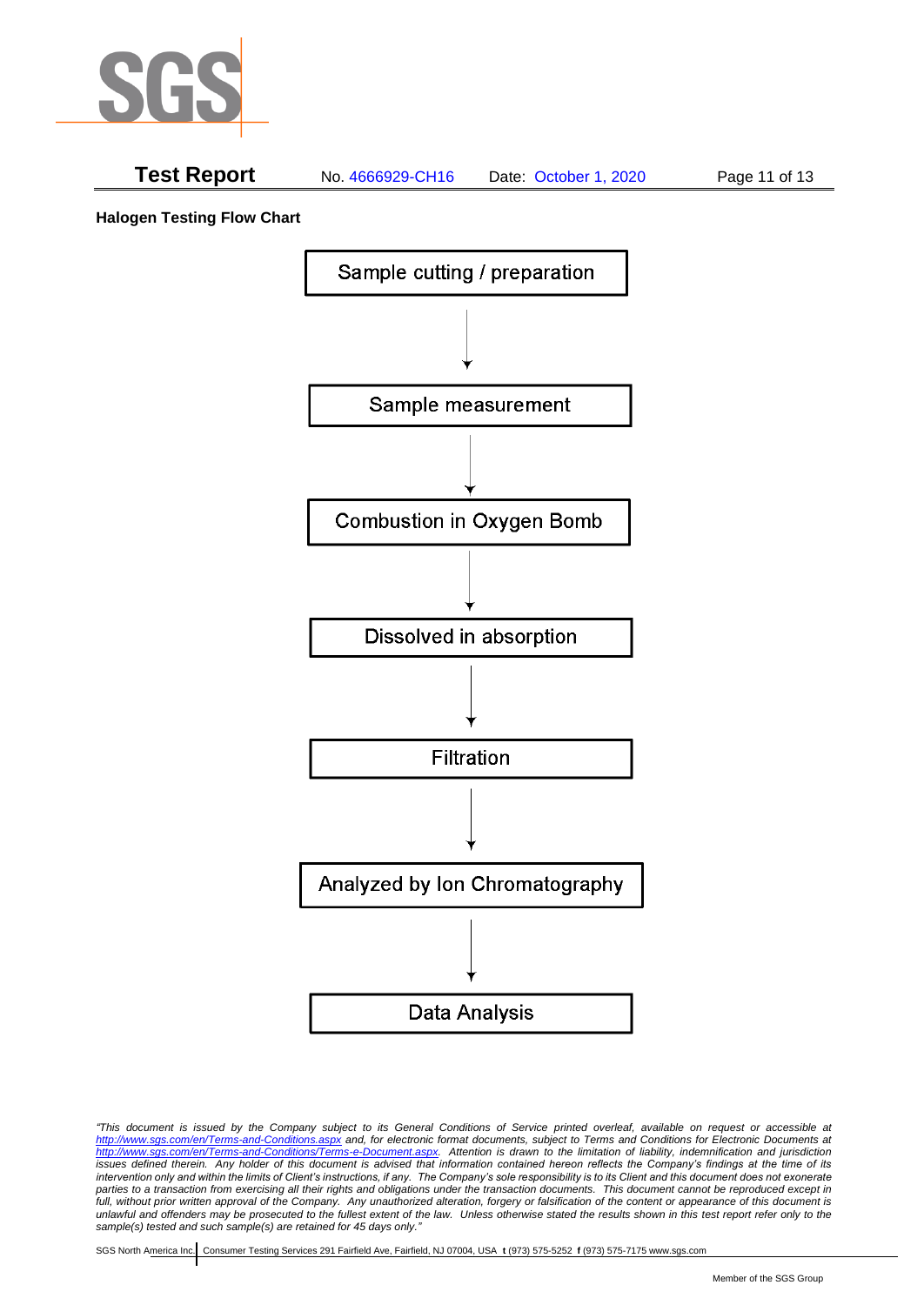

**PFOS/PFOA Testing Flow Chart**



*<sup>&</sup>quot;This document is issued by the Company subject to its General Conditions of Service printed overleaf, available on request or accessible at <http://www.sgs.com/en/Terms-and-Conditions.aspx> and, for electronic format documents, subject to Terms and Conditions for Electronic Documents at [http://www.sgs.com/en/Terms-and-Conditions/Terms-e-Document.aspx.](http://www.sgs.com/en/Terms-and-Conditions/Terms-e-Document.aspx) Attention is drawn to the limitation of liability, indemnification and jurisdiction issues defined therein. Any holder of this document is advised that information contained hereon reflects the Company's findings at the time of its intervention only and within the limits of Client's instructions, if any. The Company's sole responsibility is to its Client and this document does not exonerate parties to a transaction from exercising all their rights and obligations under the transaction documents. This document cannot be reproduced except in*  full, without prior written approval of the Company. Any unauthorized alteration, forgery or falsification of the content or appearance of this document is *unlawful and offenders may be prosecuted to the fullest extent of the law. Unless otherwise stated the results shown in this test report refer only to the sample(s) tested and such sample(s) are retained for 45 days only."*